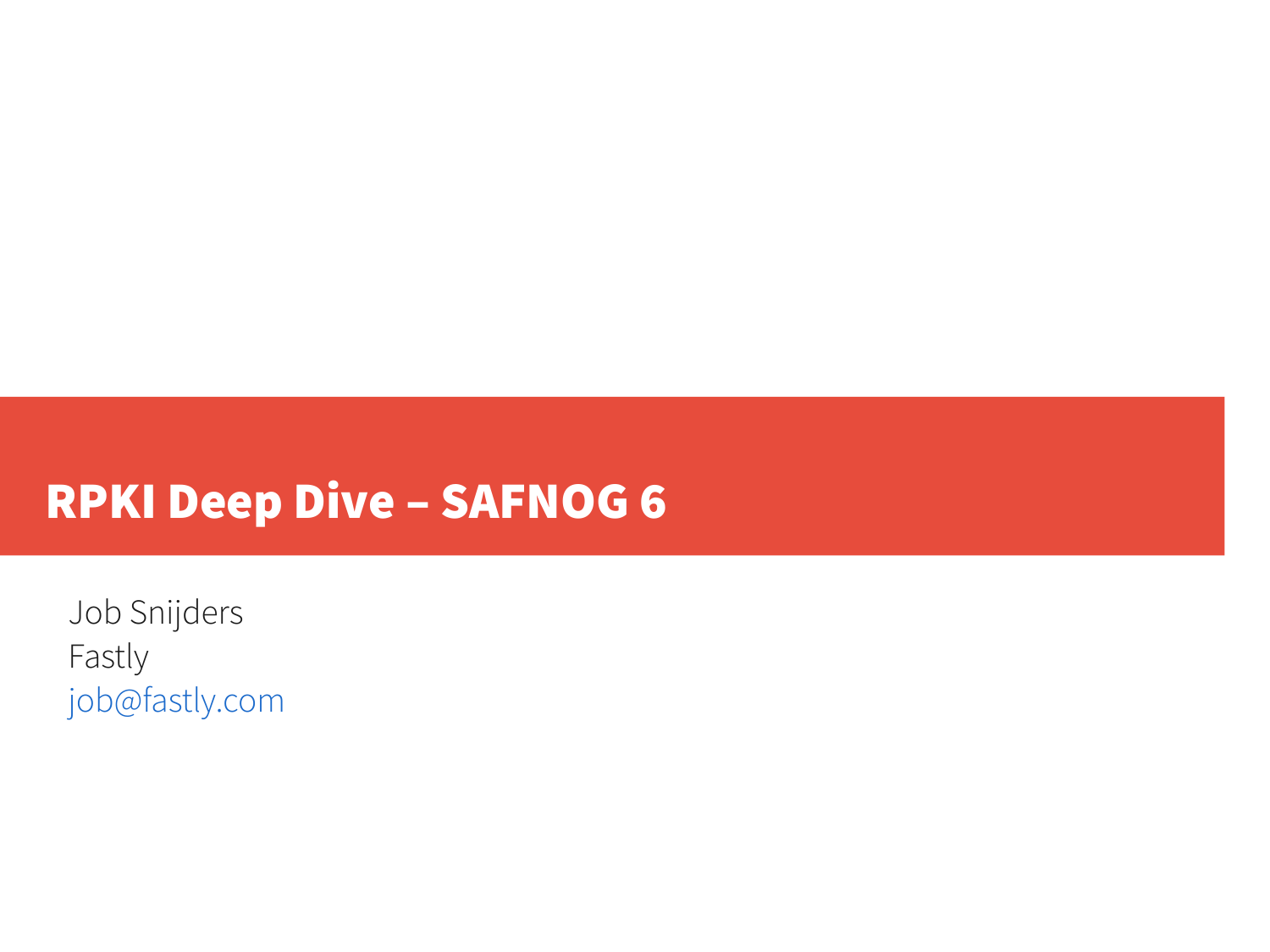## Who am I?

#### **Job Snijders**

[job@fastly.com](mailto:job@fastly.com) Principal Software Engineer [Fastly](https://fastly.com/)

Web: <https://sobornost.net/~job> Github: <https://github.com/job>

Volunteer at

- **OpenBSD**
- **IETF**
- **RIPE NCC**
- PeeringDB
- Route Server Support Foundation

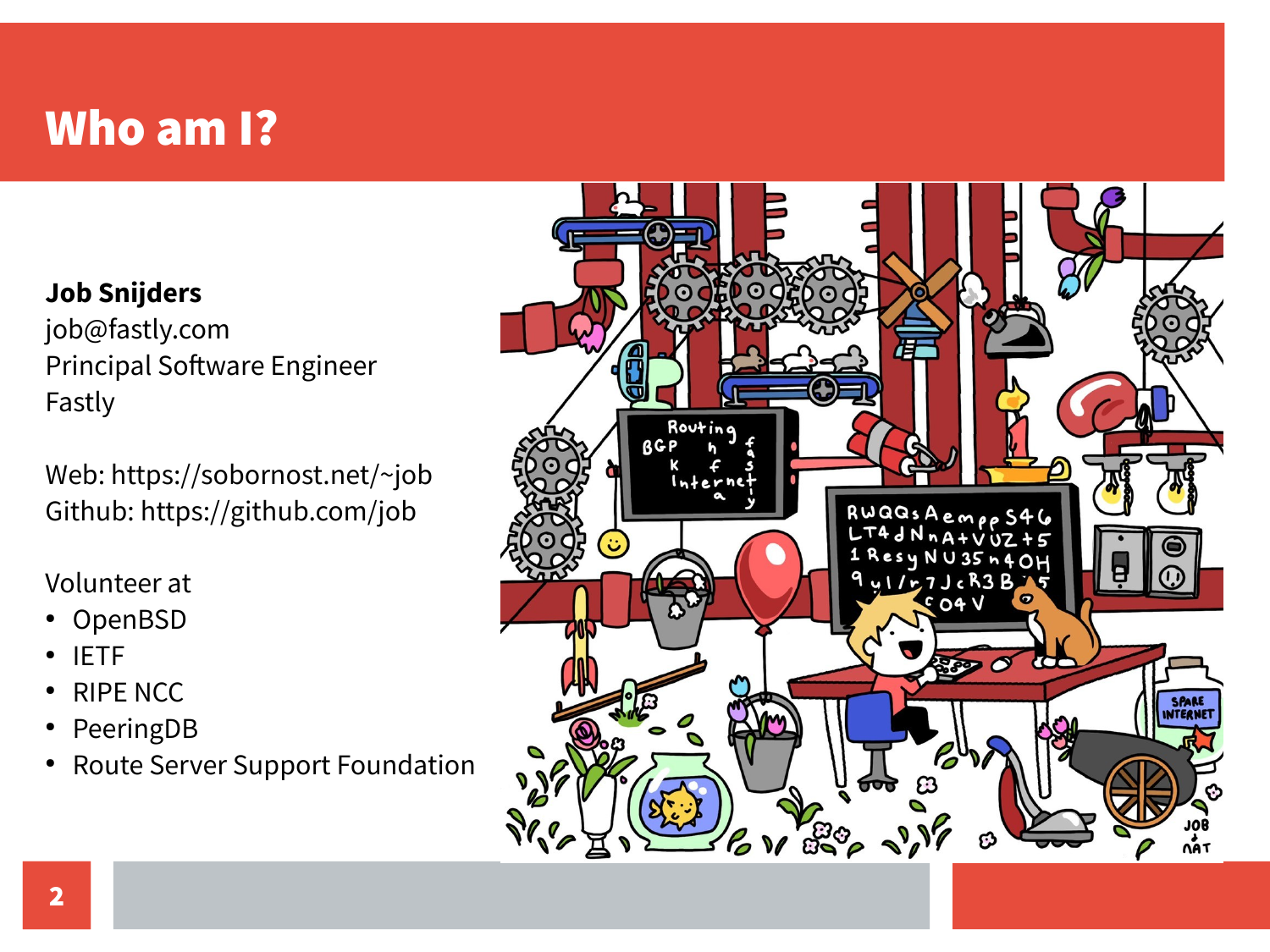#### Today's agenda for the RPKI deep dive

- **How popular is RPKI?**
- **Analogies between BGP and RPKI**
- **RPKI: an offline protocol**
- **New way of thinking: Transitive Expiration Timers**
- **Building a future on top of the RPKI: BGPsec, RSC, ASPA, and Certificate Transparency**
- **Questions, Comments, Contact**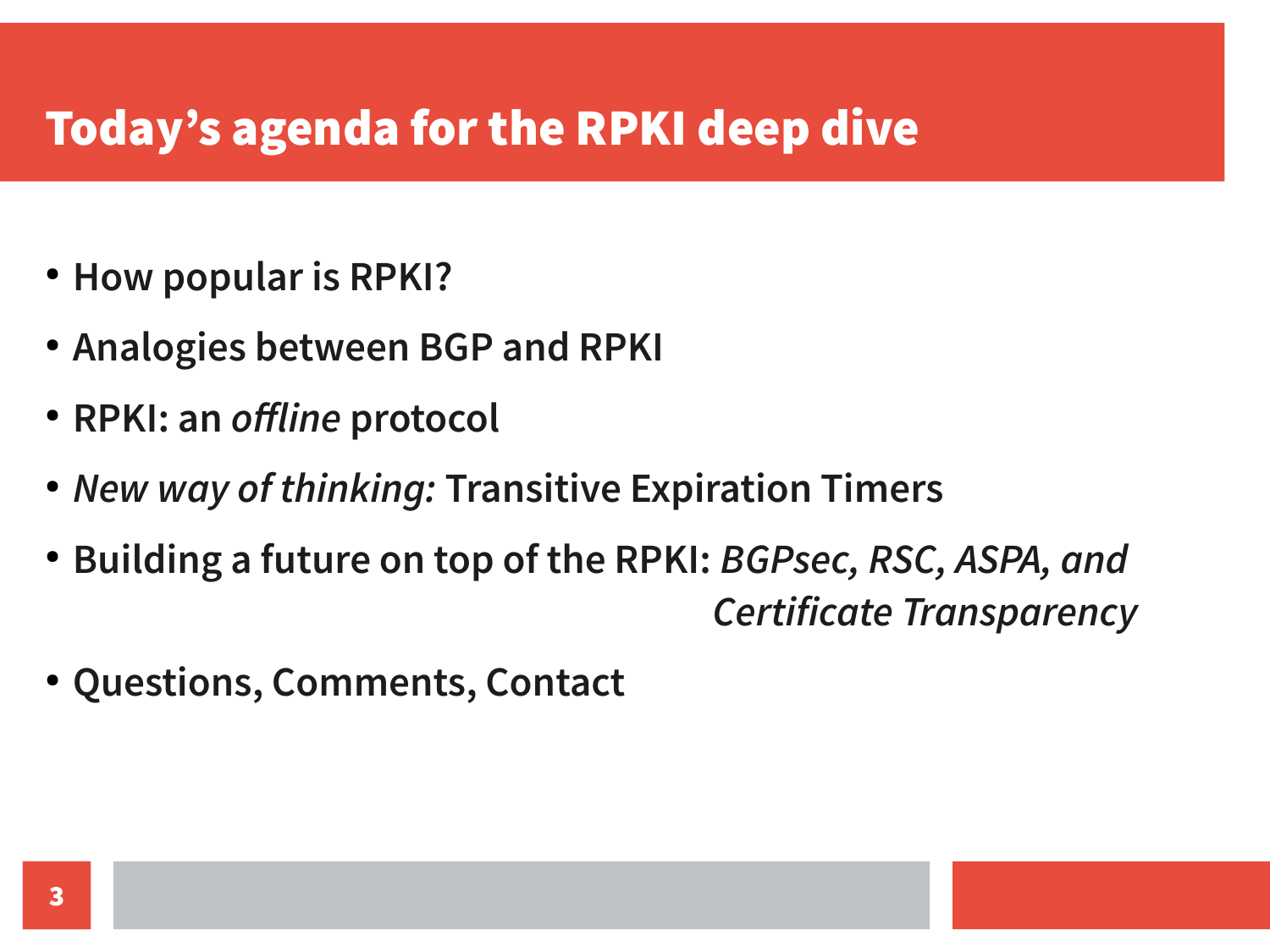## How popular is RPKI?

- **31% of IP space covered by RPKI ROAS Very popular!**
- **38% of ASNs (seen in the DFZ), have ROAs pointed at them**
- **27,000+ companies participating in the global RPKI (estimate)**
- **All major carriers & IXPs nowadays filter BGP routes with RPKI**

**(sources: [https://rpki-monitor.antd.nist.gov](https://rpki-monitor.antd.nist.gov/), AS 15562 routers, and [https://rpki.exposed](https://rpki.exposed/))**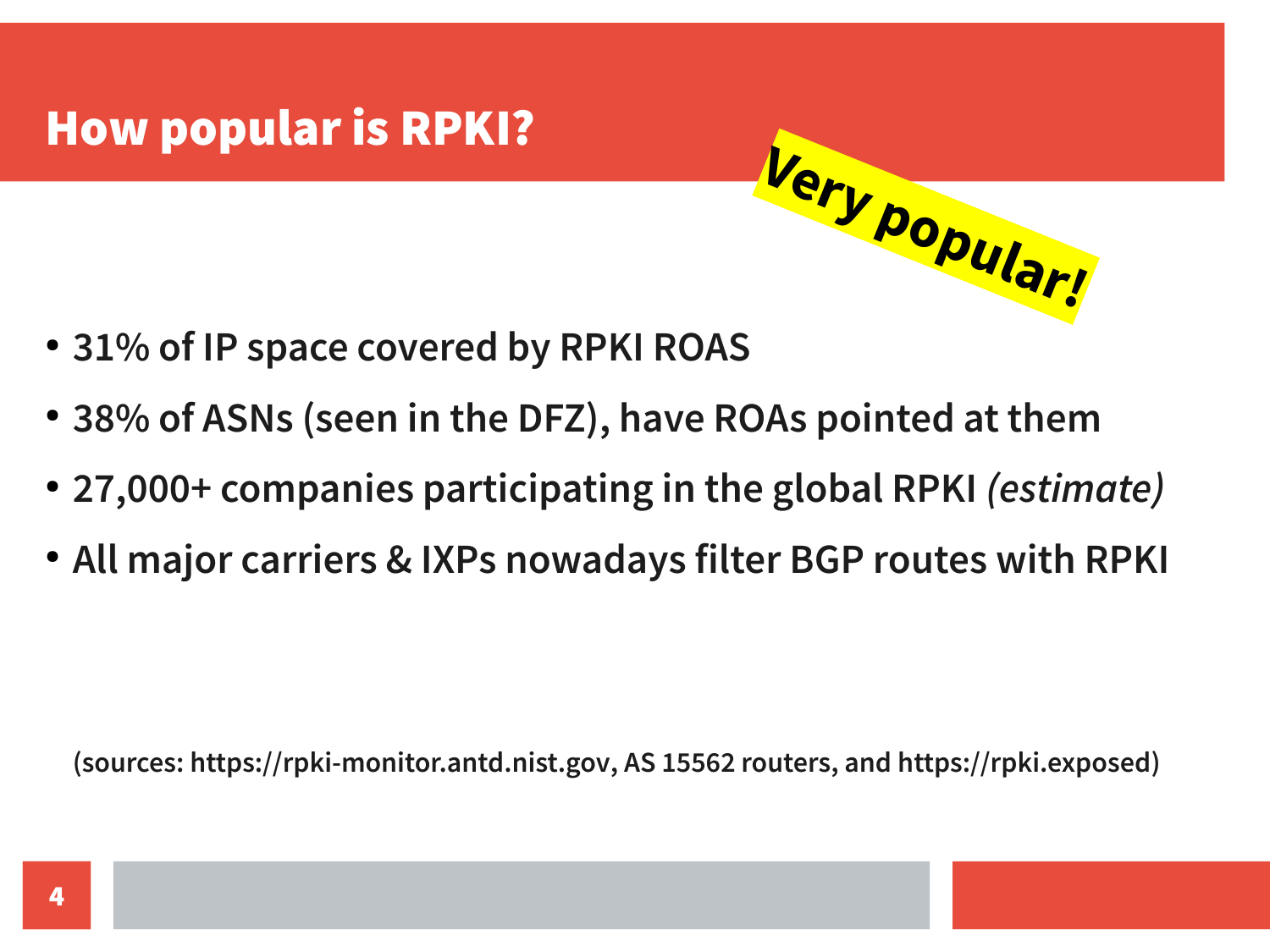## What is the RPKI?

|                                                            | <b>BGP</b>                                                           | <b>RPKI</b>                                                                  |
|------------------------------------------------------------|----------------------------------------------------------------------|------------------------------------------------------------------------------|
| Nodes in<br>the graph                                      | Autonomous<br><b>Systems</b>                                         | Certificate<br><b>Authorities</b>                                            |
| What<br>truths and<br>lies you<br>can tell to<br>neighbors | No technical<br>limitation                                           | Constrained<br>by<br>entitlements<br>received from<br>parent                 |
| Direction of<br>flow of<br>information                     | <b>Bi-directional</b><br>peer-to-peer<br>protocol                    | One way<br>protocol:<br><b>CA to RP</b><br>(kinda like<br><b>Multicast</b> ) |
| Plane of<br>existence                                      | <b>Online</b><br><b>BGP session</b><br>$down == routes$<br>withdrawn | <b>Offline</b><br>Information<br><i>"liveliness"</i> is<br>time-based        |

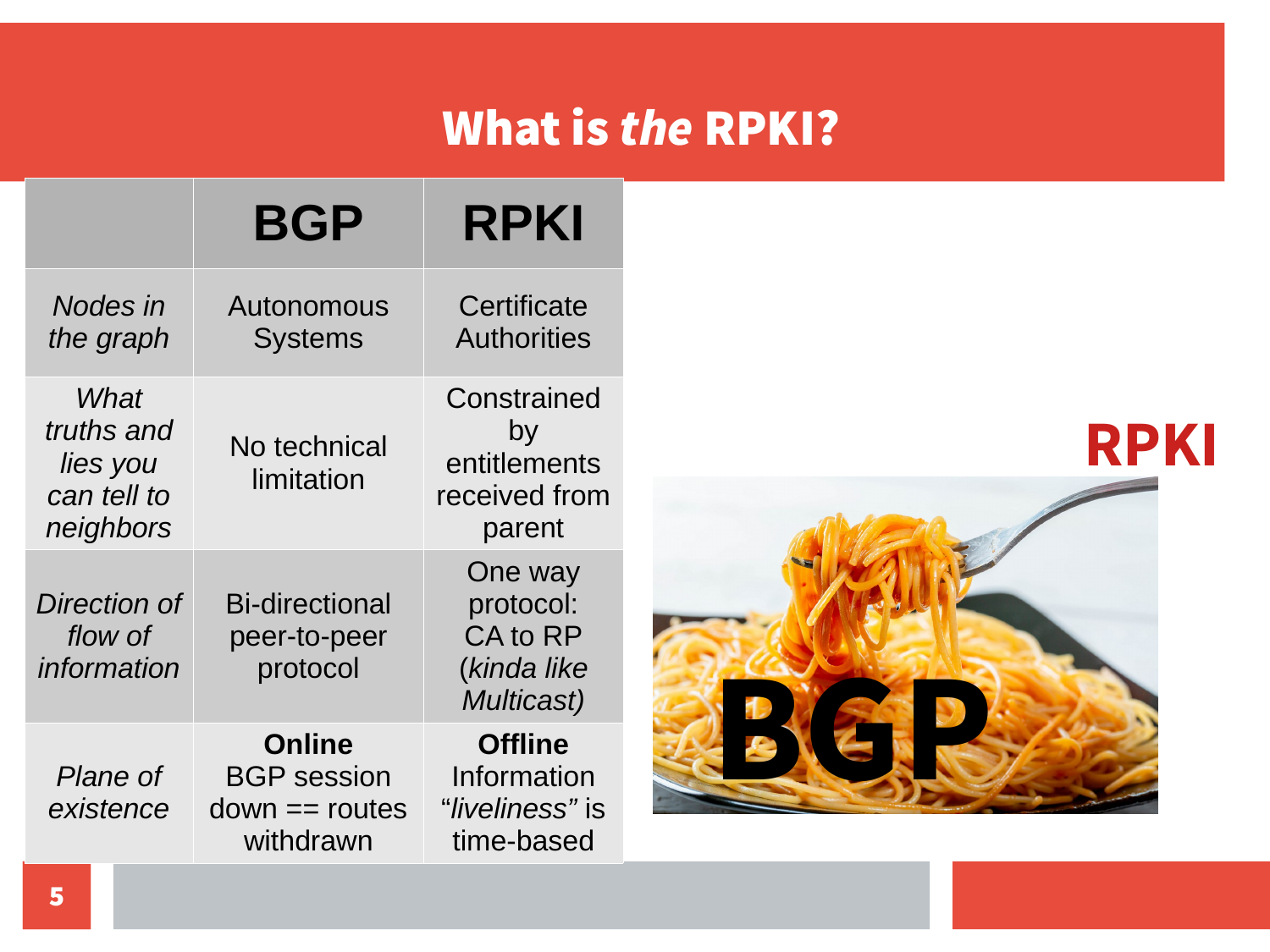#### An offline protocol – what does that mean?

**Figure of speech: let's call the Default-Free Zone (BGP) Online, and the global RPKI system Offline. BGP and RPKI exist in different realms!**

**BGP: In the global Internet Routing system, stateful TCP sessions (BGP sessions with bi-directional KEEPALIVE messages) are used as a proxy variable for potential IP forwarding path.**

**Rip out all fibers, and within seconds your BGP router's routing table is empty.** 

**RPKI: The Certificate Issuer (CA) tells everyone (inside each message) until when the message will be valid. BGP messages expire when the session goes down; contrast to RPKI messages: those expire at predefined moments in the future. Force your computer's clock forward 2 days, and see all RPKI data disappear.**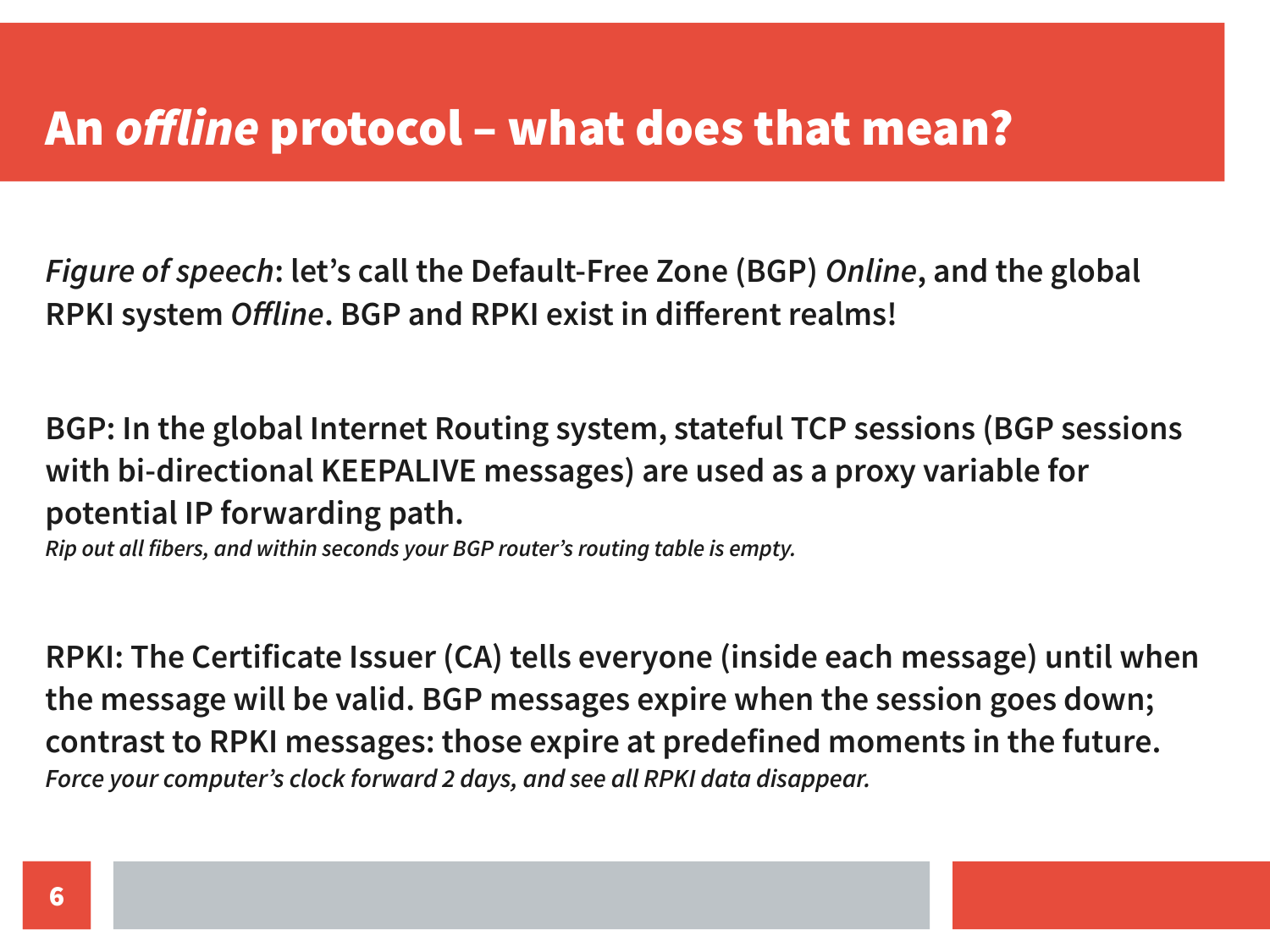## New way of thinking: Transitive Expiration Timers

#### **There are LOTS of timers in a given RPKI validation chain:**

**This ROA:** 

**[rpki.afrinic.net/repository/member\\_repository/F36D8DFA/0E9B19BA140A11E5A7F5FC4CF8AEA228/8A1CC04C140B11E58809AA4DF8AEA228.roa](https://console.rpki-client.org/rsync/rpki.afrinic.net/repository/member_repository/F36D8DFA/0E9B19BA140A11E5A7F5FC4CF8AEA228/8A1CC04C140B11E58809AA4DF8AEA228.roa.html)**

**Authorizes AS 37271 to originate IP Prefix 2c0f:fa90:f00::/40 Timeline:**

**The ROA's EE certificate expires on June 16th, 09:39:04 2025 GMT The EE cert's parent expires on March 31st, 00:00:00 2022 GMT The Parent's CRL is valid until September 28th, 00:30:59 2021 GMT The parent's parent is valid until March 30th, 00:00:00 2025 GMT The parent's parent's CRL is valid until October 20th, 06:40:20 2021 GMT The parent's parent's parent is valid until March 28th, 09:58:36 2030 GMT**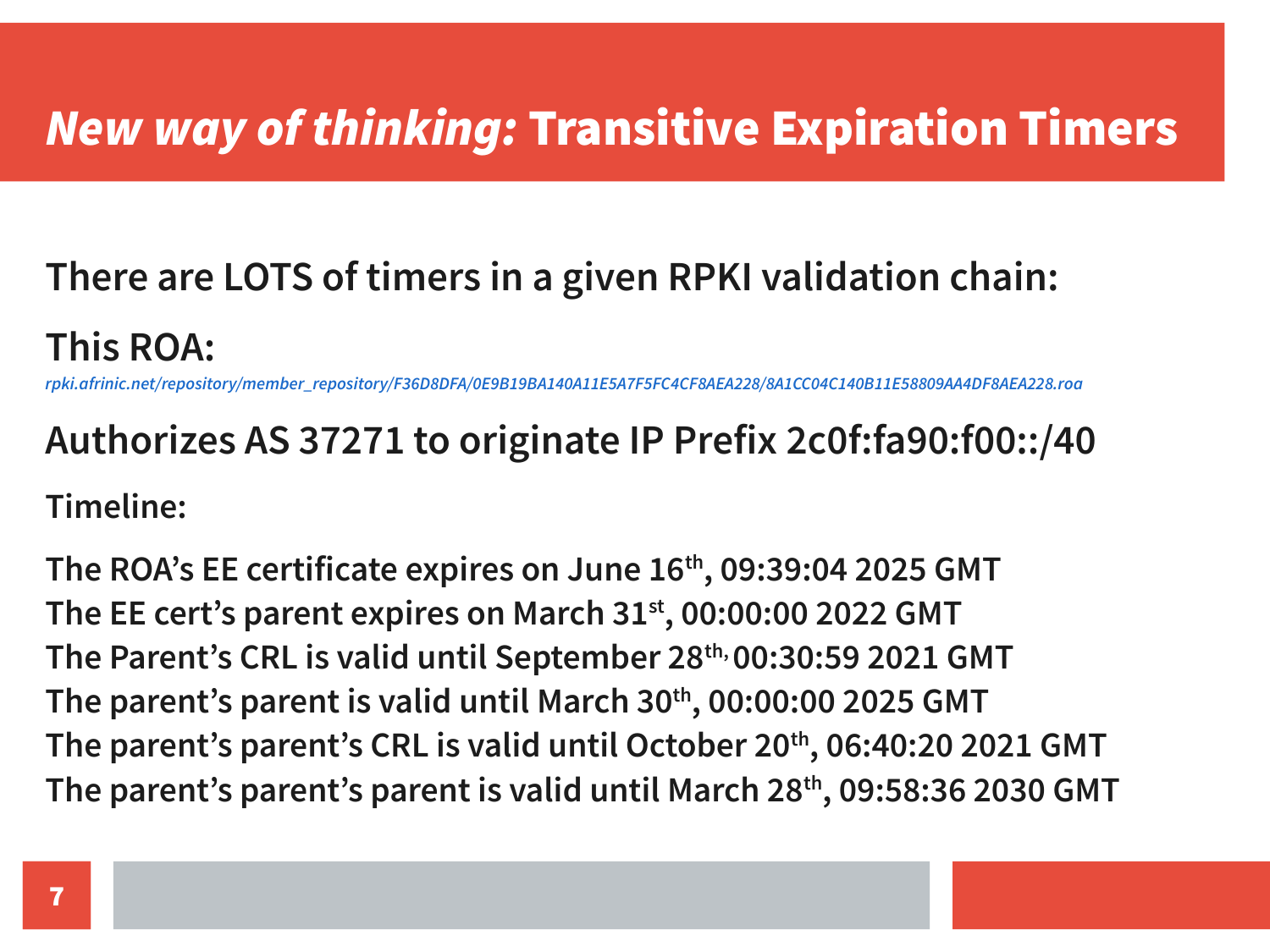## New way of thinking: Transitive Expiration Timers

#### **There are LOTS of timers in a given RPKI validation chain:**

**This ROA:** 

**[rpki.afrinic.net/repository/member\\_repository/F36D8DFA/0E9B19BA140A11E5A7F5FC4CF8AEA228/8A1CC04C140B11E58809AA4DF8AEA228.roa](https://console.rpki-client.org/rsync/rpki.afrinic.net/repository/member_repository/F36D8DFA/0E9B19BA140A11E5A7F5FC4CF8AEA228/8A1CC04C140B11E58809AA4DF8AEA228.roa.html)**

**Authorizes AS 37271 to originate IP Prefix 2c0f:fa90:f00::/40**

**Timeline:**

The ROA's EE certificate expires on June 16<sup>th</sup>, 09:39:04 2025 **The EE cert's parent expires on March 31st, 00:00:00 2022 GMT The Parent's CRL is valid until September 28th, 00:30:59 2021 GMT The parent's parent is valid until March 30th, 00:00:00 2025 GMT The parent's parent's CRL is valid until October 20th, 06:40:20 2021 GMT The parent's parent's parent is valid until March 28th, 09:58:36 2030 GMT Transitive expiry time**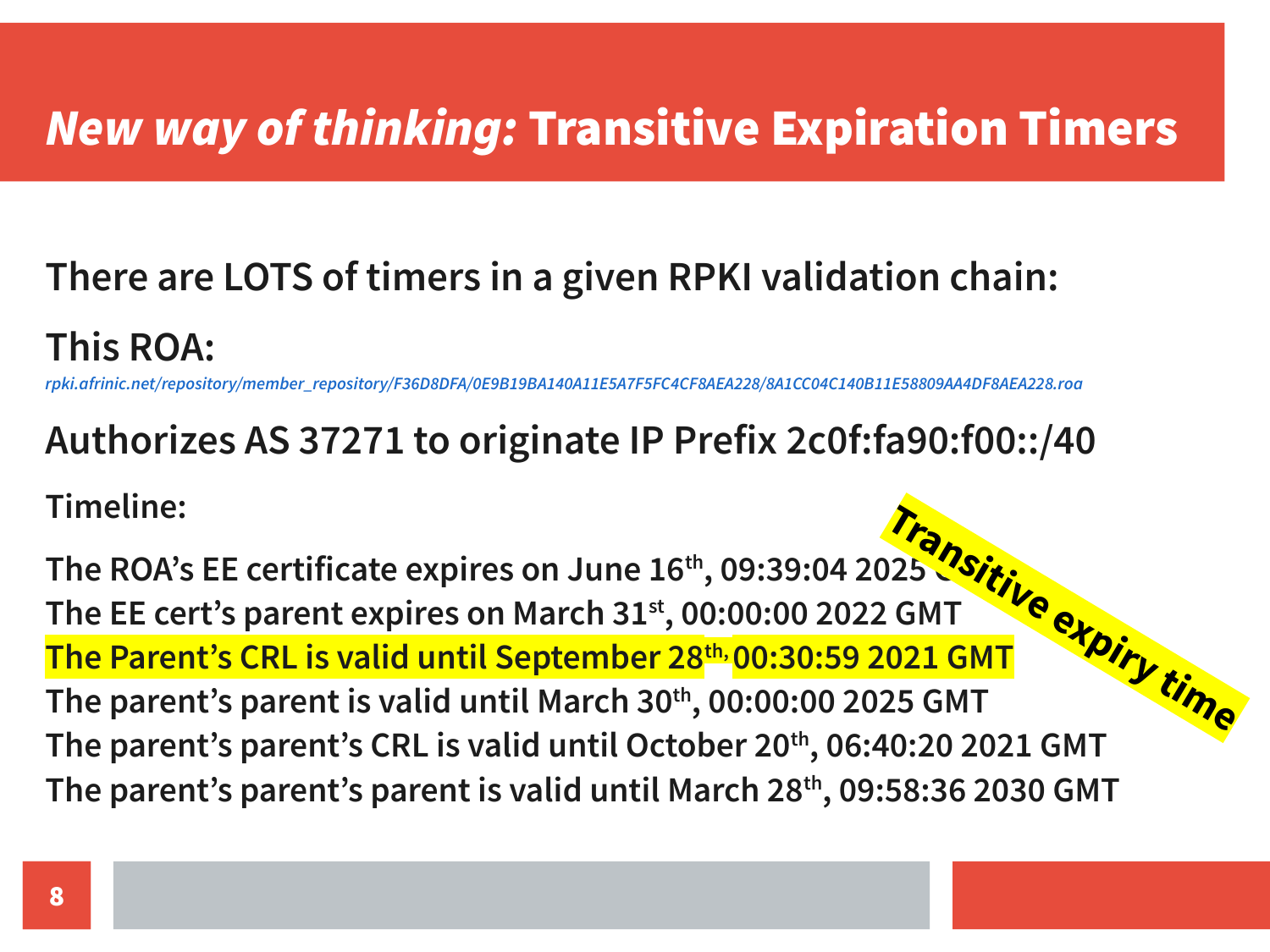## Building our business futures on top of RPKI

**The global RPKI system gives the operator community the tools to grow the global Internet routing system. To expand the network and expand business. In the next few years, keep an eye out for these technologies:**

- **Resource Signed Checklists (RSC, [spec](https://datatracker.ietf.org/doc/html/draft-ietf-sidrops-rpki-rsc)) → Use RPKI as a building block for automating BYOIP or XC provisioning**
- **ASPA (Autonomous System Provider Authorization, [spec](https://datatracker.ietf.org/doc/html/draft-ietf-sidrops-aspa-verification)) → Ability to sign & distribute desired EBGP routing policy to the world**
- **Certificate Transparency (CT, very early stages, discussion [here](https://www.ripe.net/ripe/mail/archives/routing-wg/2021-September/004397.html)) → CT enables automated and complete auditing, increasing trust in the RPKI**
- **BGPsec (cloud operators are preparing for lab-testing, [spec](https://datatracker.ietf.org/doc/html/rfc8205))**
	- **→ Peer with even more confidence with Route Servers and Public IX peers. Protect your high value private peerings.**